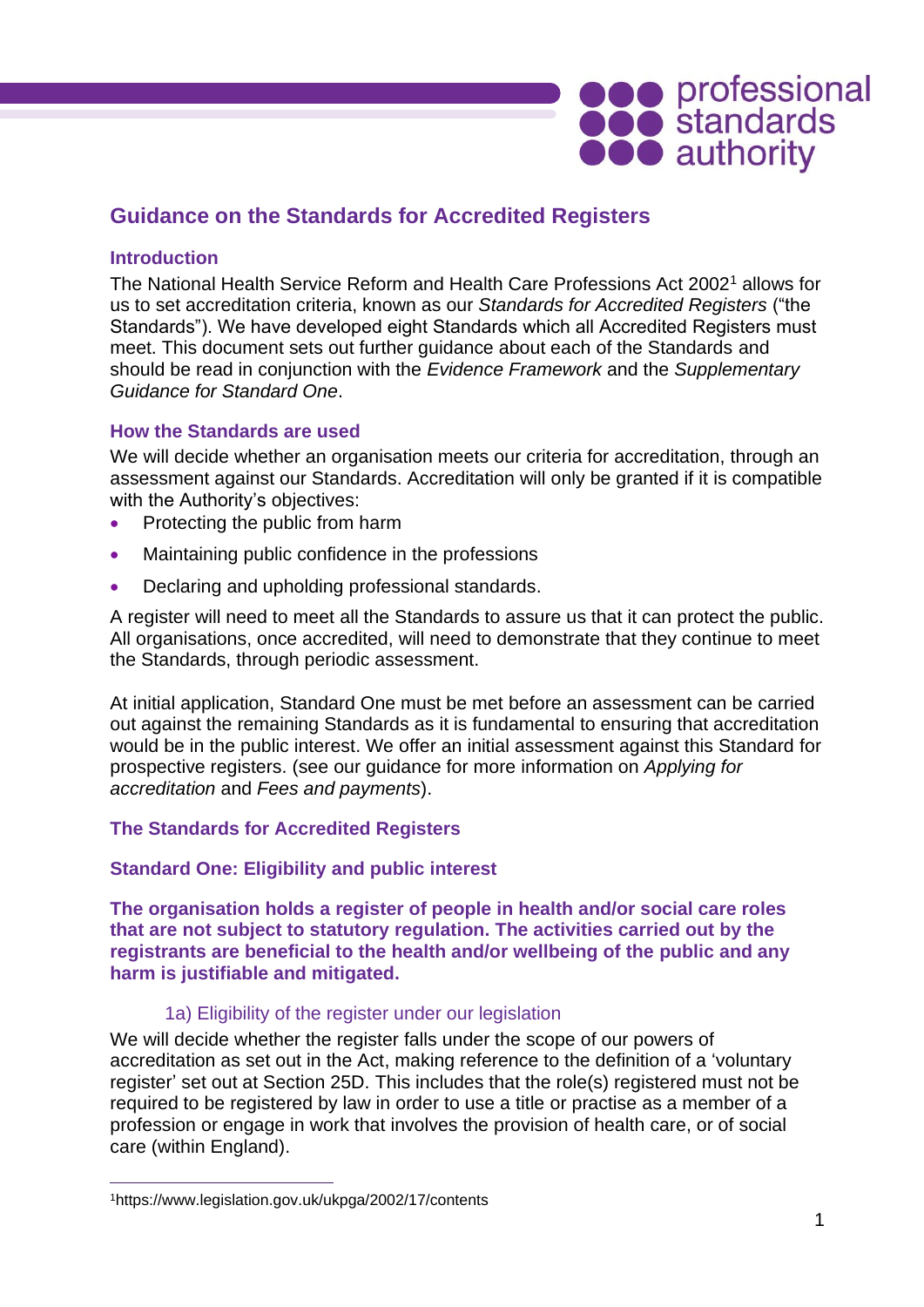# 1b) Public interest considerations

We will decide whether it is likely to be in the best interests of patients, service users and the public to accredit a register, with consideration of the types of activities practised by its registrants. This will include, but not be limited to, consideration of the following:

- Evidence that the activities carried out by registrants are likely to be beneficial.
- Evidence that any harms or risks likely to arise from the activities are justifiable and appropriately mitigated by the register's requirements for registration.
- Commitment to ensuring that the treatments and services are offered in a way that does not make unproven claims or in any other way mislead the public.

To meet Standard One, we will need to be assured that any harms or risks likely to arise from the activities can be mitigated by the register's requirements for registrants, and that they do not outweigh the likely benefits to patients, service users and the public. If Standard One is met, then these mitigations will be further tested during assessment of Standards Two to Eight before accreditation is granted. For more information, see *Supplementary guidance – Standard One.* 

# **Standard Two: Management of the register**

# **The organisation maintains and publishes an accurate register of those who meet its requirements including any restrictions on their practice.**

# 2a) The registration process

The process for applying for registration is clear and accessible. There is a process for applicants to appeal registration decisions. The registration process is fair and promotes equality, diversity, and inclusion.

The register clearly explains the circumstances in which it will review its decisions relating to admissions to the register and removal from it and explains how it will do that. The organisation recognises decisions regarding professional conduct made by regulatory bodies and other registers accredited by us when deciding whether a person should be admitted to the register.

The application process includes an assessment of whether the organisation's education and training requirements are met. The process for how any alternatives to qualifications are considered, such as professional experience, are set out clearly in its guidance. Requirements for maintaining registration, such as continued professional development, are clearly set out.

# 2b) The register

The organisation maintains a register that is accurate, easily accessible to the public and supports all those using it to make informed decisions. It is easy to locate on the organisation's website, and simple to navigate.

The organisation has in place appropriate mechanisms for checking that registrants' practise remains up to date, such as through continuing professional development (CPD).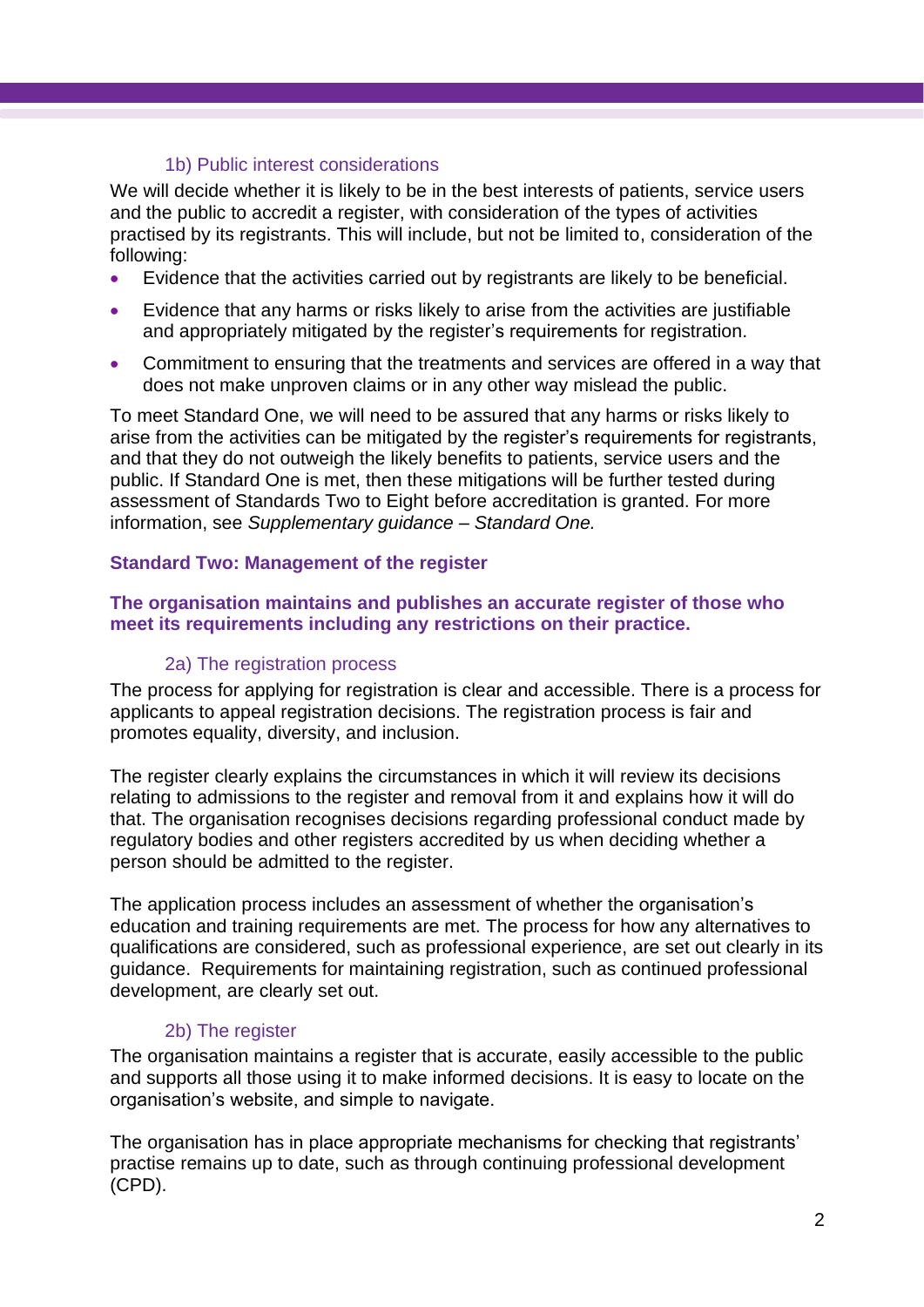# **Standard Three: Standards for registrants**

# **The organisation sets appropriate standards for competence, professional and ethical behaviour, and business practice.**

#### 3a) Competence

The organisation bases its standards of competence, which are published, upon available research and evidence.

Registrants should not use products, equipment or modalities that have not been approved by relevant authoritative bodies as suitable and safe for use in health and social care. The organisation provides clear guidance where applicable, to registrants on any special requirements relating to the suitability of premises, products and equipment for the practice of their occupation, which are essential to protect the health, safety and wellbeing of service users.

### 3b) Professional behaviour

Registrants are required to prioritise public protection and safety above professional interests. The register has a code of practice setting standards for conduct, competence and business practice. Requirements for conduct include accountability, honesty, openness, integrity, respect and the principles of the professional Duty of Candour.

#### 3c) Business practice

The organisation requires registrants to uphold high standards of business practice where this is the responsibility of the registrant. This includes observing rules and guidance in relation to advertising where applicable, data handling, and management of work premises/environment. Requirements for registers to promote good standards of customer service, financial management, and administration such as recordkeeping by its registrants.

The organisation satisfies itself that registrants have indemnity cover.

#### **Standard Four: Education and training**

**The organisation sets appropriate education standards for the role(s) registered and ensures that registrants can identify when referral to another health or social care professional may be required.**

4a) The regulator maintains up-to-date standards for education and training which are kept under review and prioritise patient and service user care and safety.

The organisation sets appropriate educational standards that enable safe and competent practice. In setting its standards the organisation takes account of the following factors:

The nature and extent of risk to service users and the public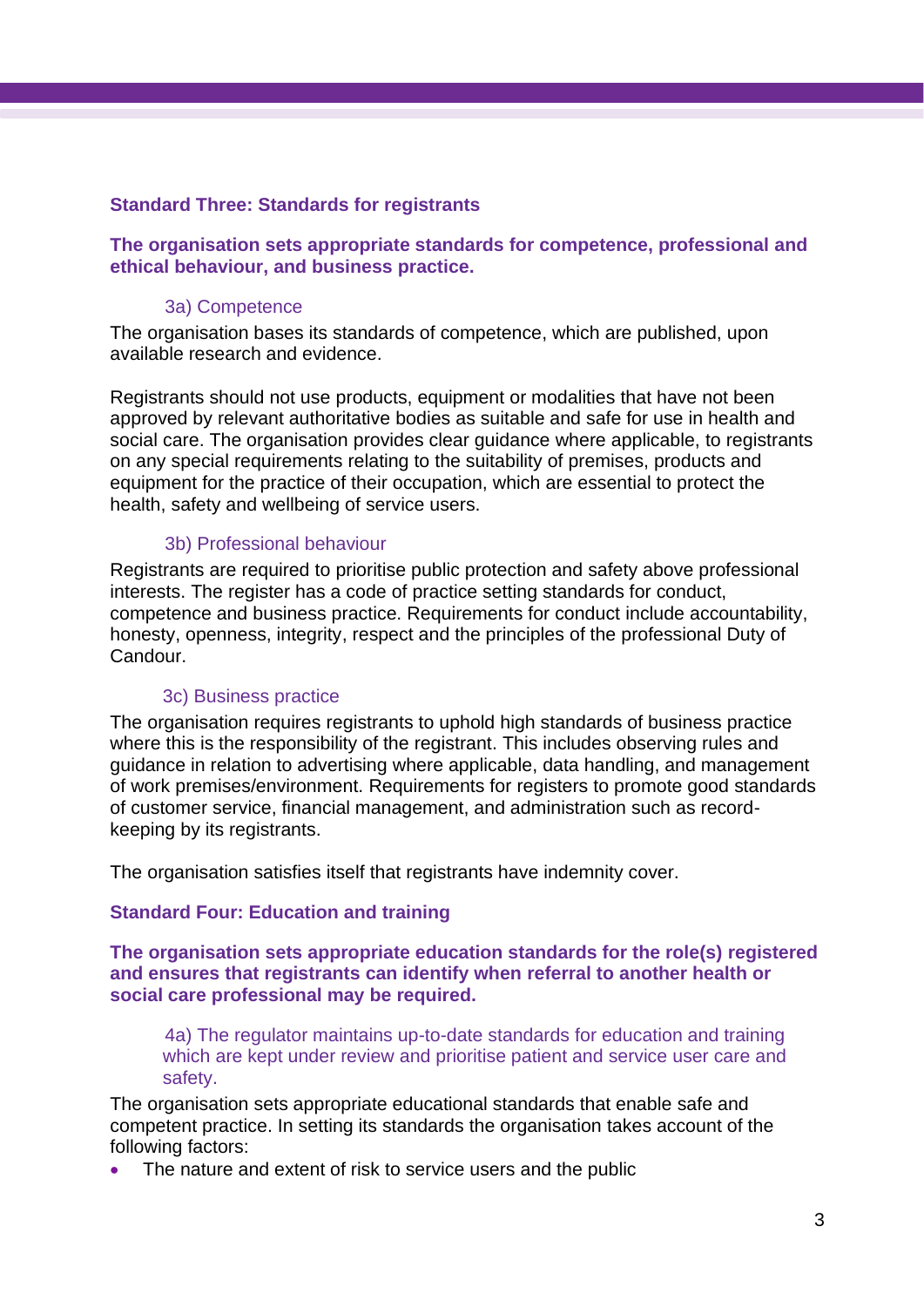- The nature and extent of knowledge, skill and experience required to provide service users and the public with safe care
- Standards set by other relevant bodies for the same or similar occupation and where different, can offer a reasonable justification
- Maintaining public confidence
- Equality, diversity, inclusion and human rights.

As part of this, the organisation ensures that registrants who assess the health needs of service users and provide any form of care and treatment are equipped to have sufficient knowledge of physical and mental health (including an understanding of the social determinants of health) relevant to their scope of practice, to identify where service users may require referral to another health or social care professional. They should be able to recognise the basic signs and symptoms of conditions that their patients and service users are be likely to present with, which might require medical attention.

4b) The register has a proportionate and transparent mechanism for assuring itself that the educational providers and programmes it oversees or accepts are delivering students and trainees that meet the register's requirements for registration, and takes action where its assurance activities identify concerns either about training or wider patient safety concerns.

The organisation ensures that any qualifications accepted for registration purposes that are provided by third parties meet the requirements above, with independent verification. It has a quality assurance mechanism in place to ensure that its requirements are met on an ongoing basis and obtains independent verification where appropriate.

4c) The register makes its education and training standards explicit and easily accessible to the public to enable all those using the register to make informed decisions.

There is transparency about the level of education and training required, including how professional experience will be considered.

#### **Standard Five: Complaints and concerns about registrants**

### **The organisation has robust processes in place for ensuring that concerns about registrants are dealt with in a transparent, timely, and fair way.**

#### 5a) Dealing with complaints and concerns

The organisation has fair and robust processes for handling complaints about conduct and/or performance of its registrants. These processes focus on protecting service users and the public and where possible putting matters right. There are clear thresholds for when complaints and concerns are escalated to disciplinary proceedings. The organisation is responsible for investigating and presenting concerns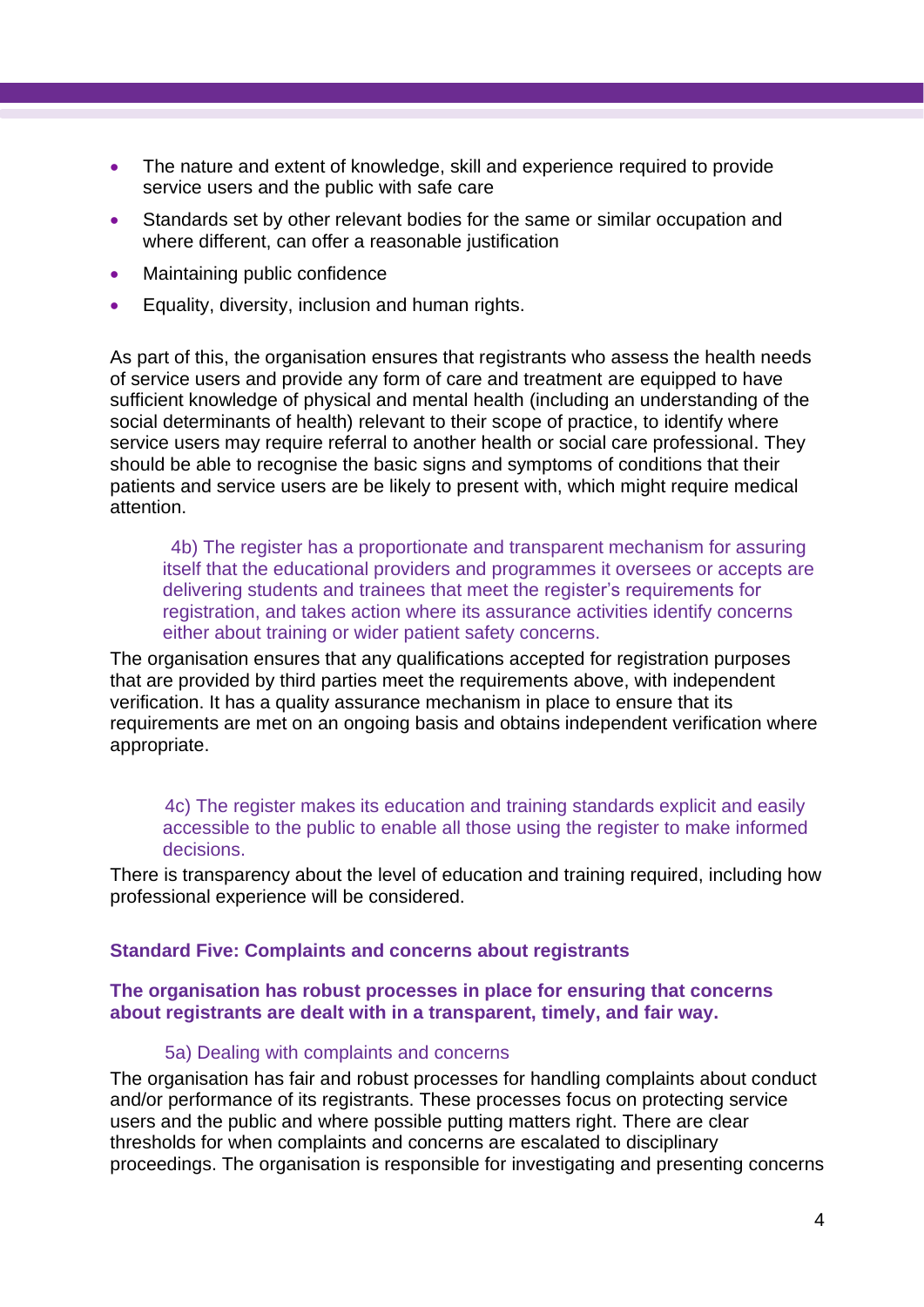to disciplinary panels. There is clear guidance and support for all involved in the complaints process.

### 5b) Transparency of decisions and outcomes

The organisation demonstrates that its decisions are fair, transparent, consistent and explained clearly. Outcomes from complaints that lead to disciplinary proceedings are published.

There are processes in place for reporting concerns to other relevant agencies when that is needed to protect the public.

# **Standard Six: Governance**

# **The governance of the organisation supports public protection and promotes transparency, integrity and accountability.**

The organisation carries out its governance in accordance with good practice. Its governance arrangements ensure that management of the register and regulatory actions are fair, effective, proportionate, and transparent.

### 6a) Finance and organisational management

The organisation demonstrates that its funding and business management practices are robust. It can demonstrate that it is financially sustainable and can reasonably cover its legal liabilities if its decisions are subject to challenge.

The organisation has a process in place for handling corporate complaints, so that anyone can raise a concern about the way the register is run.

There are processes in place to identify and take appropriate actions to mitigate organisational risks.

# 6b) Strategic leadership and accountability

The organisation's aims and values are focused on public protection and are evidenced by its actions. The governing board provides strategic leadership in line with the aims and values of the register. Decision making is transparent and guided by principles based on fairness, integrity and transparency.

Where organisations have functions other than voluntary registration (for example, a professional or representative body) they demonstrate that their governance arrangements ensure that they prioritise public protection. Organisations should have clear separation between management of register, education and training provision, and professional association functions.

The organisation promotes and supports equality, diversity, and inclusion.

The organisation follows good practice in making senior or other key appointments. It requires senior and key appointees to uphold high standards commensurate with their public protection role.